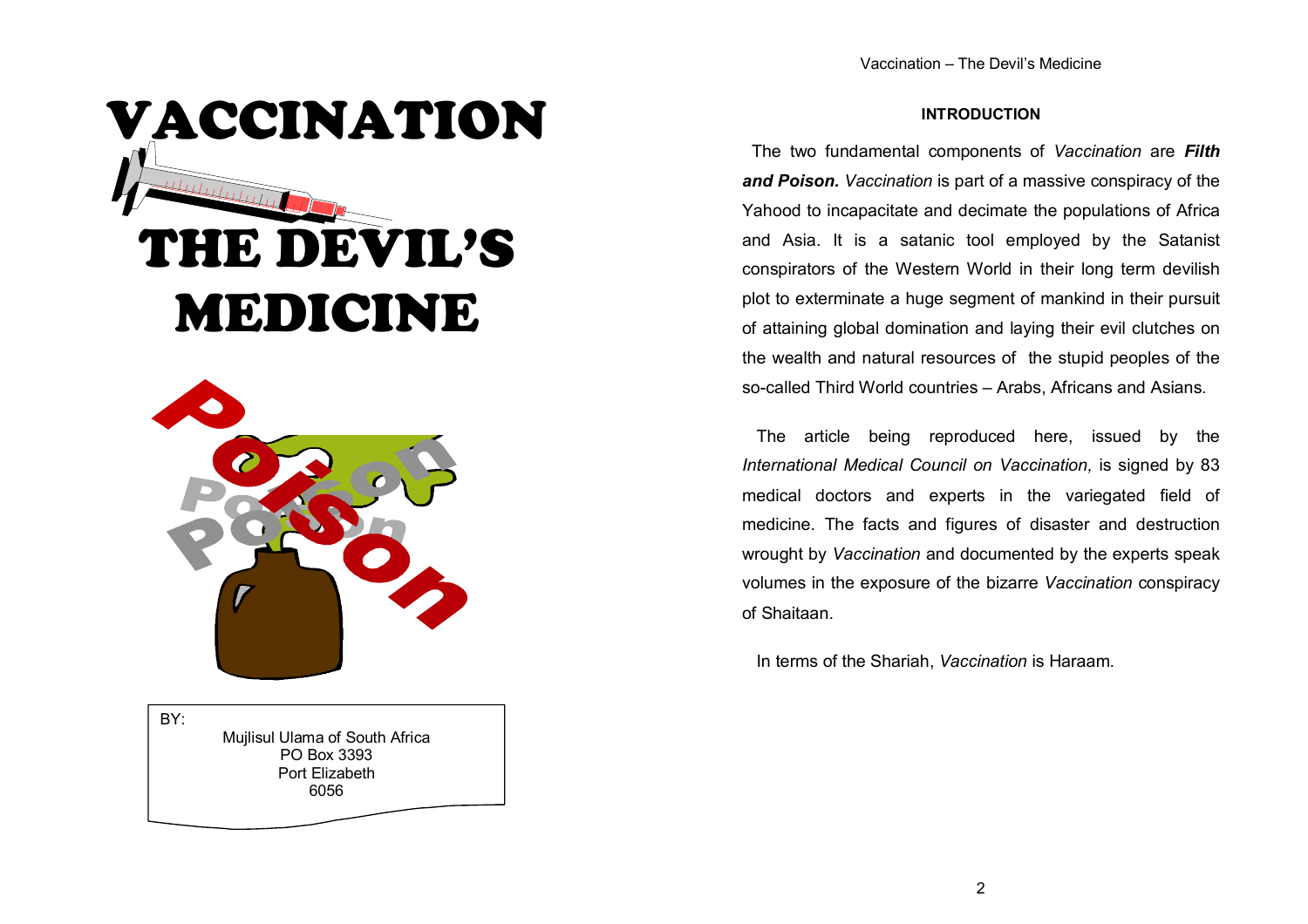#### Vaccination – The Devil's Medicine



| Vaccines: Get the Full Story Doctors, Nurses and Scientists |                                       |                                       |                                 |  |
|-------------------------------------------------------------|---------------------------------------|---------------------------------------|---------------------------------|--|
|                                                             | on Protecting Your Child and Yourself |                                       |                                 |  |
| Nicola Antonucci,<br>MD                                     | Todd M. Elsner,<br>DC.                | Alexander Kotok,<br>MD, PhD           | Máximo Sandín,<br>PhD           |  |
| David Ayoub, MD                                             | Jorge Esteves, MD                     | Eneko Landaburu,<br><b>MD</b>         | Len Saputo, MD                  |  |
| Nancy Turner<br>Banks, MD                                   | <b>Edward "Ted"</b><br>Fogarty, MD    | Luc Lemaire, DC                       | Michael<br>Schachter, MD        |  |
| Timur Baruti, MD                                            | Jack Forbush, DO                      | Janet Levatin, MD                     | Viera Scheibner,<br>PhD         |  |
| Danny Beard, DC                                             | Milani Gabriele,<br>CRNA, RN          | Thomas Levy, MD,<br>JD                | Penelope Shar,<br>MD            |  |
| Françoise<br>Berthoud, MD                                   | Sheila Gibson, MD,<br><b>BSc</b>      | Stephen<br>L'Hommedieu, DC            | Bruce Shelton,<br>MD, MD(H)     |  |
| Russell Blaylock,<br><b>MD</b>                              | Mike Godfrey,<br><b>MBBS</b>          | Paul Maher, MD,<br><b>MPH</b>         | Debbi Silverman,<br><b>MD</b>   |  |
| Fred Bloem, MD                                              | Isaac Golden, ND                      | Andrew Maniotis,<br>PhD               | Kenneth "KP"<br>Stoller, MD     |  |
| Laura Bridgman,<br>FNP, ND                                  | Gary Goldman,<br>PhD                  | Steve Marini, PhD,<br>DC              | Terri Su, MD                    |  |
| Kelly Brogan, MD                                            | Garry Gordon,<br>MD, DO, MD(H)        | Juan Manuel<br>Martínez Méndez,<br>MD | Didier Tarte, MD                |  |
| Sarah Buckley, MD                                           | Doug Graham, DC                       | Sue McIntosh, MD                      | Leigh Ann Tatnall,<br><b>RN</b> |  |
| Rashid Buttar, DO                                           | Boyd Haley, PhD                       | Richard<br>Moskowitz, MD              | Adiel Tel-Oren,<br>MD, DC       |  |
| Harold Buttram,<br><b>MD</b>                                | Gayl Hamilton,<br><b>MD</b>           | Sheri Nakken, RN,<br>MA               | Sherri Tenpenny,<br>DO          |  |
| Lisa Cantrell, RN                                           | Linda Hegstrand,<br>MD, PhD           | Christiane<br>Northrup, MD            | Renee Tocco, DC                 |  |
| Lua Català Ferrer,<br>MD                                    | James<br>Howenstine, MD               | Amber Passini, MD                     | Demetra Vagias,<br>MD, ND       |  |

#### Vaccination – The Devil's Medicine

| Jennifer Craig,   | Suzanne           | Ronald Peters,   | Franco Verzella, |
|-------------------|-------------------|------------------|------------------|
| PhD, BSN, MA      | Humphries, MD     | MD, MPH          | MD               |
| Robert Davidson,  | Belén Igual Diaz, | Jean Pilette, MD | Julian Whitaker, |
| MD, PhD           | MD                |                  | MD               |
| Ana de Leo, MD    | Philip Incao, MD  | Pat Rattigan, ND | Ronald Whitmont, |
|                   |                   |                  | MD               |
| Carlos de Quero   | Joyce Johnson, ND | Zoltan Rona, MD, | Betty Wood, MD   |
| Kops, MD          |                   | <b>MSc</b>       |                  |
| Carolyn Dean, MD, | A. Majid Katme,   | Chaim Rosenthal, | Eduardo Ángel    |
| ND                | MBBCh, DPM        | MD               | Yahbes, MD       |
| Mayer Eisenstein, | Tedd Koren, DC    | Robert Rowen,    |                  |
| MD, JD, MPH       |                   | MD               |                  |

The above signatories represent a spectrum that includes pediatricians, family physicians, brain surgeons, and professors of pathology, chemistry, biology and immunology. All have independently researched the real science and have come to the conclusions you will read about in this document. MD, DO, MB, MBBCh all indicate a doctor of medicine. ND indicates a medically trained and licensed doctor in some areas. FNP indicates a family nurse practitioner.

 Ever wonder why doctors can't find the cause for many diseases? It's because they are conditioned to ignore the relationship between illness and vaccines. These are some of the diseases that have documented associations with vaccines:

- \* Allergies and eczema
- \* Arthritis
- \* Asthma
- \* Autism
- \* Acid reflux requiring an infant to take proton pump inhibitors, which have many side effects
- \* Cancer
- \* Diabetes (infant and childhood)
- \* Kidney disease
- \* Miscarriages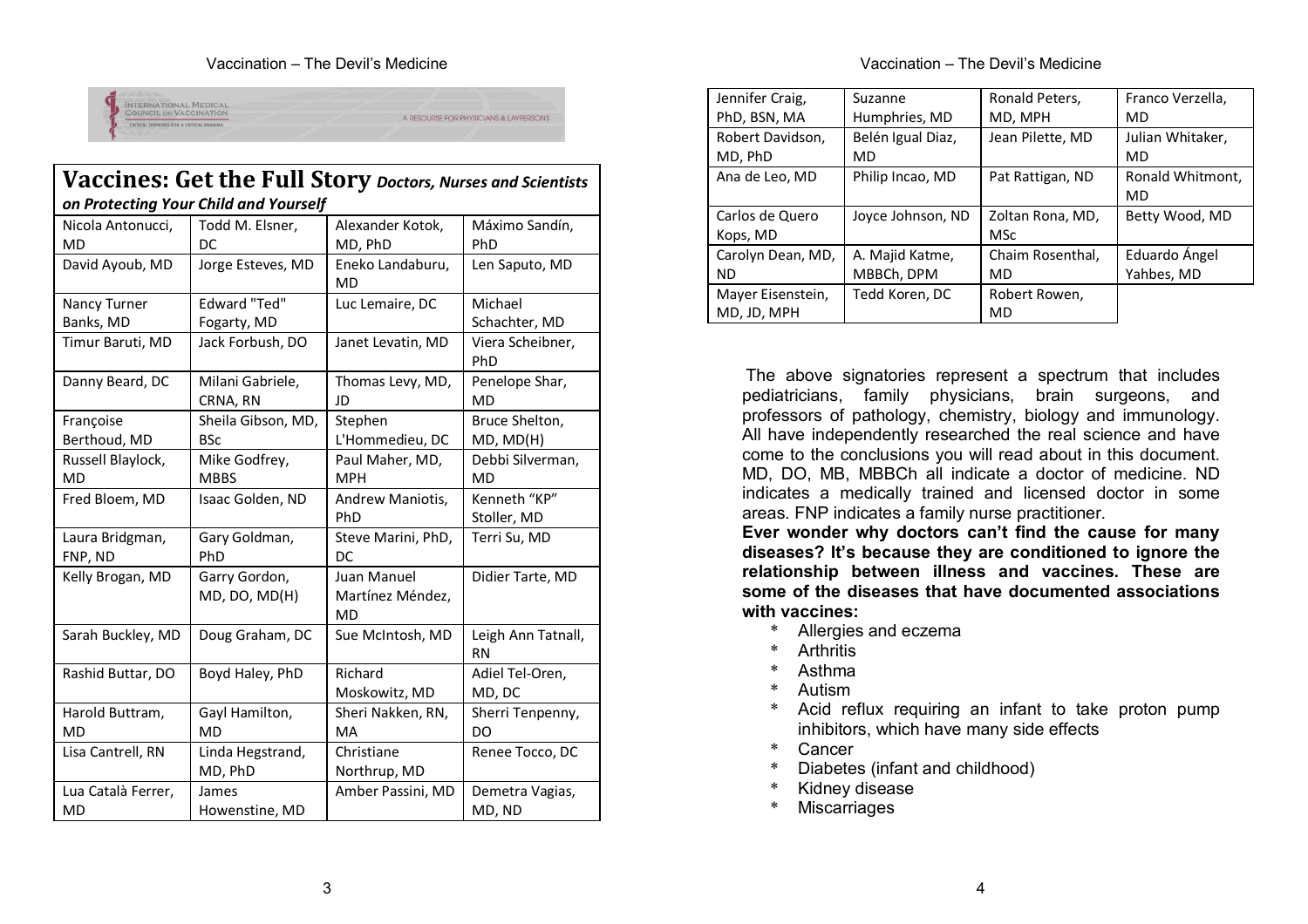- Long list of neurological and autoimmune diseases
- \* Sudden Infant Death Syndrome (SIDS)
- And many, many more

#### These are some known vaccine side effects, documented in medical literature and/or in package inserts:

- \* Arthritis, bleeding disorders, blood clots, heart attacks, sepsis
- \* Ear infections
- \* Fainting (with reports of broken bones)
- Kidney failure requiring dialysis
- \* Seizures/epilepsy
- \* Severe allergic reactions, such as hives and anaphylaxis
- \* Sudden death
- \* Many common diagnoses given for hospital admissions.
- \* The National Vaccine Injury Compensation Program, (NVICP) has awarded more than \$1.2 billion in damages to children and adults injured by vaccines.

# Autism is associated with vaccines.

- \* Autism was rare until the mass vaccination programs were accelerated in 1991, with the introduction of the hepatitis B vaccine and the HiB (meningitis) vaccine. Tens of thousands of parents will attest that autism appeared in their children very soon after they were given these, and other, vaccines.
- $on$ \* Study the information on the website www.fourteenstudies.org. You will find the studies denying the association between autism and vaccinesto be highly questionable.

## Drug companies, insurance companies and the medicalsystem get rich when you get sick.

 \* Vaccines do not give life‐long immunity, which means booster shots are recommended.

- Each booster shot increases the risk of more side effects.
- \* Vaccine side effects can make you sick for the rest of your life. Conveniently, there are many drugs to treat the side effects caused by vaccines.
- \* In the U.S., neither drug companies nor doctors can be sued when something bad happens from a vaccination. Both are protected by the 1986 National Child Vaccine Injury Act. This law, signed into effect by then‐president Ronald Reagan decreed: "No vaccine manufacturer shall be liable in a civil action for damages arising from a vaccine‐related injury or death." (Public Law 99‐660)

#### Many doctors and health‐care practitioners do not get vaccinated and do not vaccinate their children. Why not?

- \* They know vaccines are not proven to be safe or effective.
- \* They know vaccines contain dangerous substances.
- \* They know vaccines cause serious health problems.
- \* They have treated patients with serious side effects from vaccines.

## The only people who benefit from being healthy are you and those you care about.

 \* Drug companies have infiltrated and seized control over the entire healthcare system, including medical schools, medical journals, hospitals, clinics and the local pharmacy. A doctor's very livelihood thus depends on blind faith, without questioning any aspect of any vaccination. Even when obvious evidence of vaccine damage occurs right before a doctor's eyes, s/he is usually unwilling to consider a vaccine as the cause. Though uncorrupt science and medicine support rejection of vaccines, doing so can be considered professional career suicide. The signatories to this document boldly risk this end for the safety of you and your child.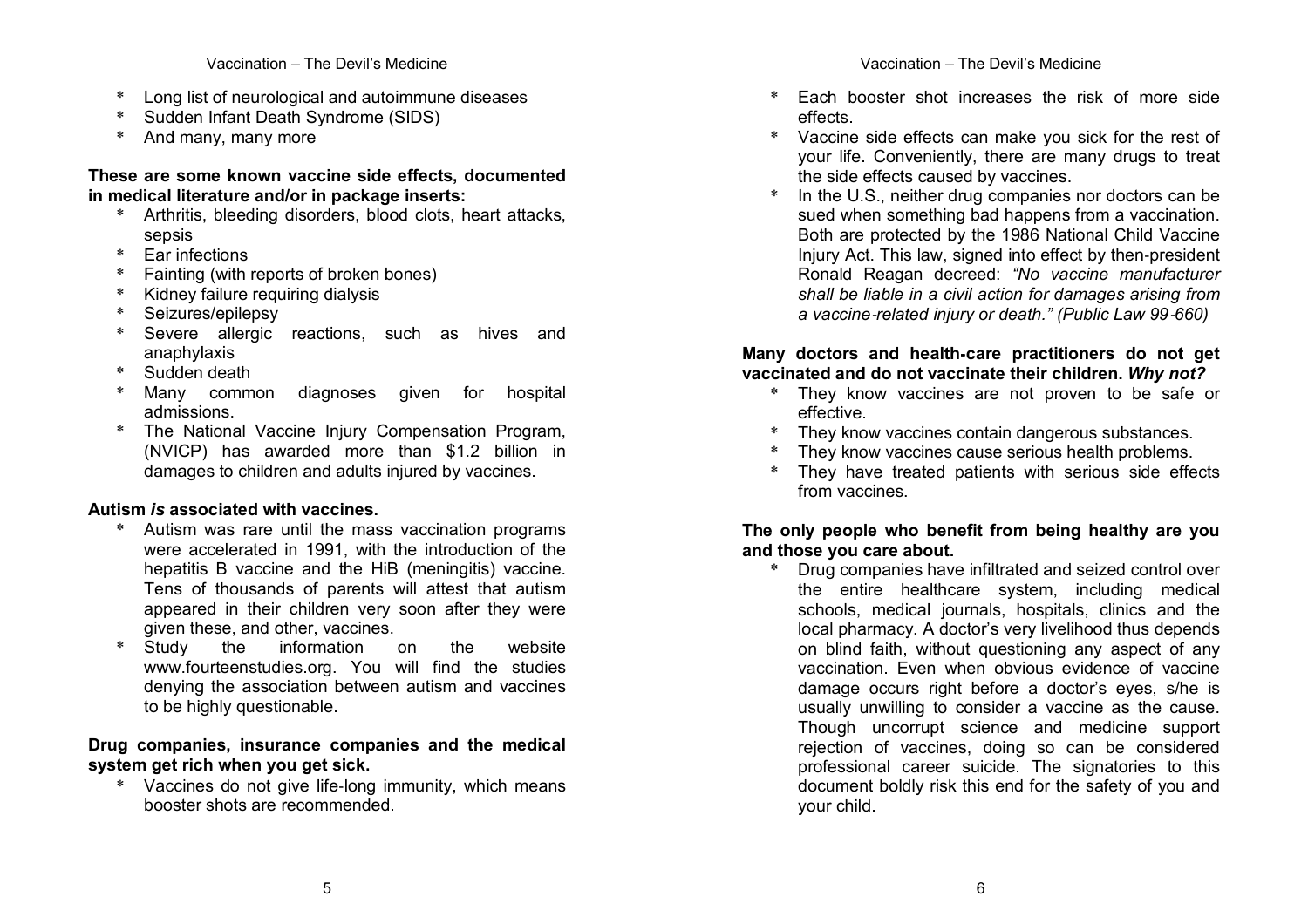- \* Hospitals benefit financially from hospitalizations and tests.
- \* Drug companies make billions of dollars from vaccines.
- \* Drug companies make tens of billions of dollars from drugs given to treat side effects and life‐time illnesses caused by vaccines.
- \* Vaccines are the backbone of the medical system. Without vaccines, healthcare costs would go down because we would have a healthier overall society. We have exchanged chicken pox for autism, flu for asthma, ear infections for diabetes. The list goes on and on. In the zeal to eliminate a short list of relatively benign microbes, we have traded temporary illnesses for pervasive, life‐long diseases, disorders, dysfunctions and disabilities.

#### How many vaccines are there?

- \* If U.S. children receive all doses of all vaccines, they are injected with up to 35 shots that contain 113 different kinds of disease particles, 59 different chemicals, four types of animal cells/DNA, human DNA from aborted fetal tissue and human albumin.
- \* If you think you don't have to worry about vaccines because your children are older, think again. There are at least 20 more vaccines currently in the development pipeline for release in the next few years, mostly targeting adolescents and adults.

## Some Vaccine Ingredients: How is it possible that vaccines will not be harmful to your health?

- \* Stray viruses and bacteria from the animal cell cultures that vaccines are made in.
- \* Mercury, a well‐documented neurotoxin, is still in the multi‐dose flu vaccines throughout the world. Trace amounts remain in several other vaccines.
- \* Aluminum, a poison that can cause bone, bone marrow and brain degeneration.
- \* Animal cells from monkeys, dog kidneys, chickens, cows, and humans.
- \* Formaldehyde (embalming fluid), a known carcinogen.
- Polysorbate 80, known to cause infertility in female mice and testicular atrophy in male mice.
- \* Gelatin, from pigs and cows, known to cause anaphylactic reactions, is found in large quantities in the MMR, chickenpox and shingles vaccines.
- \* Monosodium glutamate (MSG) in inhaled flu vaccines, is known to cause metabolic disturbances (e.g. diabetes), seizures and other neurologic disorders.

# Conflicts of Interest

- \* The same people who make rules and recommendations about vaccination profit from vaccine sales. For example, Dr. Julie Gerberding, who was in charge of the CDC for eight years, is now the President of Merck Vaccines. Dr. Paul Offit, a member of the Advisory Committee on Immunization Practice(ACIP), developed and patented his own vaccine.
- \* According to the CDC, the average U.S. 10‐doctor pediatric group has over \$100,000 of vaccine inventory in their office to sell. These doctors make money from office visits and from giving your children vaccines, and also from follow up office visits for assessing reactions.
- U.S. pediatricians reportedly make quarterly bonuses from the HMOs they work for by maintaining high vaccination rates in their practices and have reportedly been reprimanded by insurance companies if their vaccination rates fall.

## Is there any research that shows the difference between vaccinated and unvaccinated children?

 The Cal‐Oregon project sponsored by Generation Rescue surveyed parents of vaccinated vs. unvaccinated U.S. children. Of the 17,674 children included in the survey, the results showed: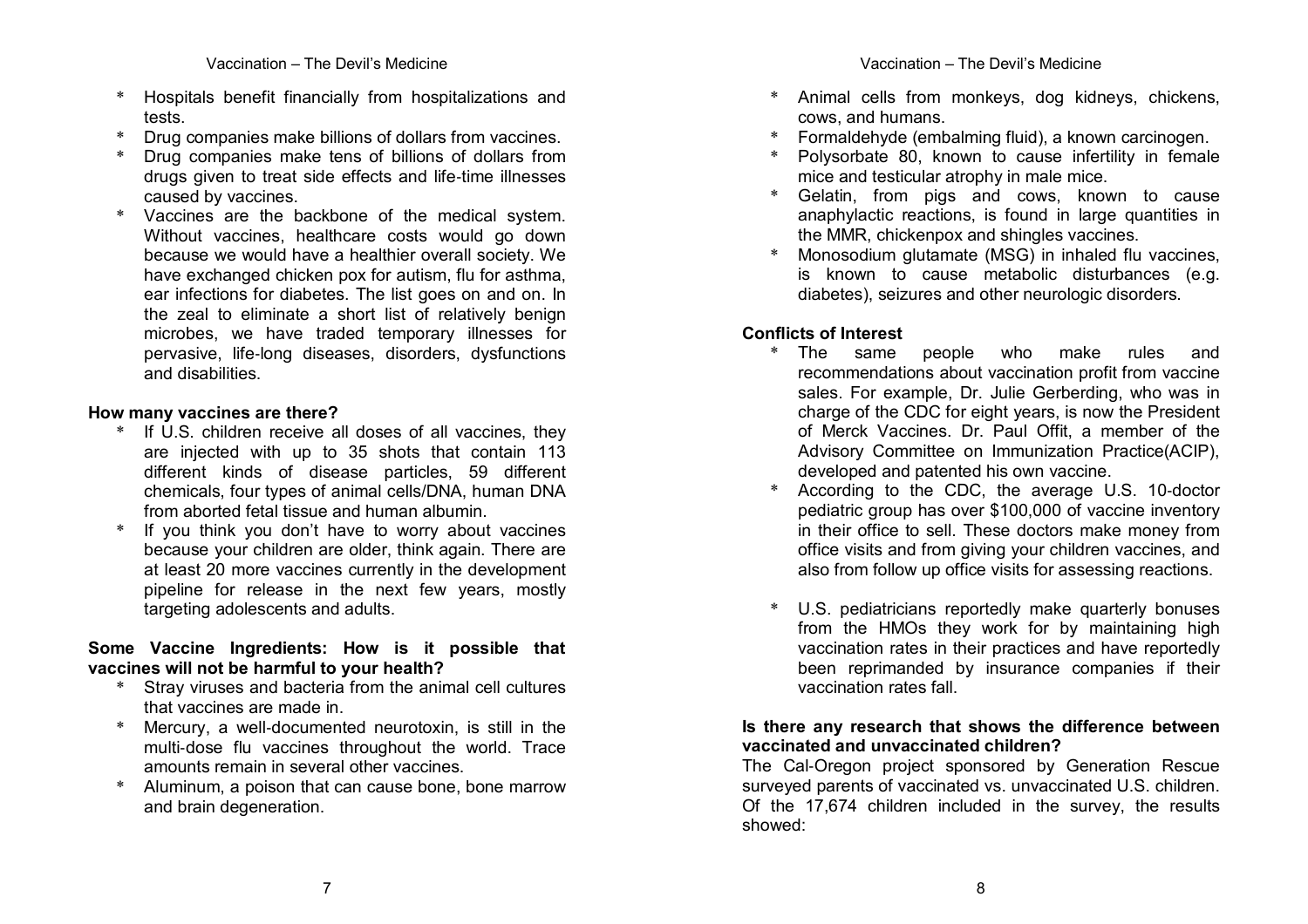- \* Vaccinated children had 120% more asthma.
- \* Vaccinated boys had 317% more ADHD.
- \* Vaccinated boys had 185% more neurologic disorders.
- \* Vaccinated boys had 146% more autism.

Girls represented only 20% of the total number of children in the survey. To read the full study for yourself, go to www.generationrescue.org/pdf/survey.pdf. To read a report on the low incidence of autism among unvaccinated Amish children go to

http://www.vaccinationcouncil.org/quick-compare-2. More studies on autism are found here

 http://childhealthsafety.wordpress.com/2009/06/03/japvaxautism/ and here

 http://childhealthsafety.wordpress.com/2010/02/08/britvaxautism/

# Vaccine Exemptions in the U.S.

- You **do** have the right to refuse. Use it.
- Your child does not have to be vaccinated to attend public school.
- Every state has exemptions giving you the right tovaccines. refuse unwanted http://exemptmychild.com/10752
- Find a healthcare provider who agrees with your choice to not vaccinate and will respect you at www.vaccinationcouncil.org/providers.pdf

# Many choose health and safety by saying no to vaccines.

- Groups that generally do not vaccinate include holistic practitioners, chiropractors, parents who home school, and those who belong to certain religions.
- Thousands of testimonies written by parents of non‐vaccinated children about the state of their children's robust health are available many places online.

• Vaccination decisions are between you and your spouse/partner. No one else needs to know. It is not the business of your family members, your neighbors, or your in‐laws.

# To have vibrant health, you will need to take the initiative to learn some new things.

- The safe choice is to say no to vaccines. You have control over health choices you make for yourself and your children. You have no control over the outcome of a vaccination.
- You do not need a pediatrician to simply weigh and measure your child and give shots. Consider a naturopathic doctor, a pediatric chiropractor, a doctor of oriental medicine, or a homeopathic doctor. You may find that family doctors of osteopathic medicine are more open‐minded about vaccine‐free choices.
- Babies are born with powerful, natural defenses. If this were not so, all would die shortly after birth. Enormous cascades of complex immune processes start with the first cry. This needs to occur naturally, without the interruption caused by the injections of toxic substances.
- Learn about the "vaccine preventable" diseases. Your children will never come in contact with most of them and if they do, nearly all healthy and unvaccinated children recover uneventfully, with long term immunity. Health cannot come through a needle.
- Learn about the importance of fever, how to take care of it at home and when it is time to call the doctor. Most fevers resolve on their own, with care and support, in just a few hours. www.drtenpenny.com/fever.aspx
- Understand that your child can be vaccinated and still contract the illness you are wishing to prevent. Vaccines may not provide the protection that peopleassume they do. Health cannot come through a needle.